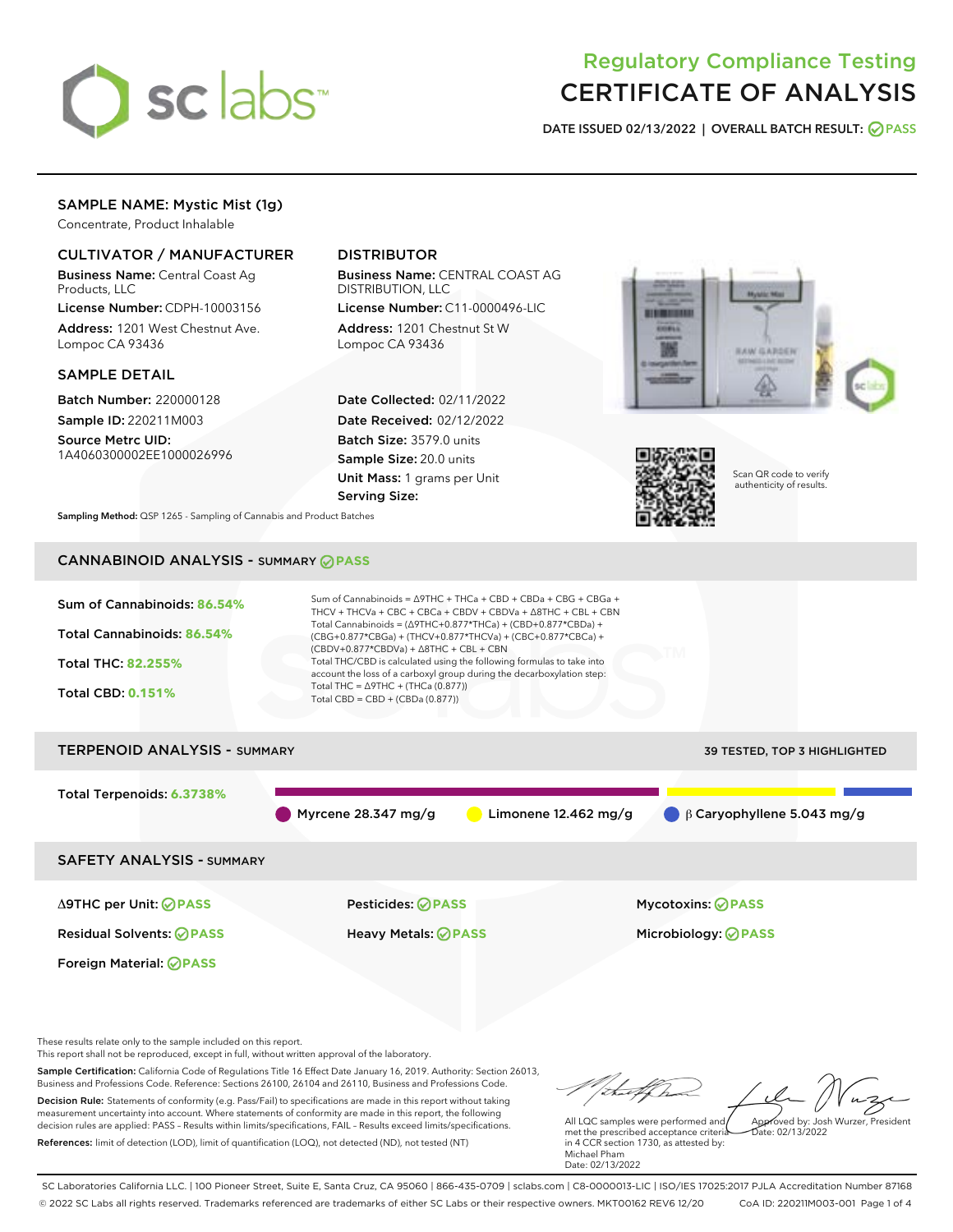



MYSTIC MIST (1G) | DATE ISSUED 02/13/2022 | OVERALL BATCH RESULT: @ PASS

#### CANNABINOID TEST RESULTS - 02/12/2022 2 PASS

Tested by high-performance liquid chromatography with diode-array detection (HPLC-DAD). **Method:** QSP 1157 - Analysis of Cannabinoids by HPLC-DAD

#### TOTAL CANNABINOIDS: **86.54%**

Total Cannabinoids (Total THC) + (Total CBD) + (Total CBG) + (Total THCV) + (Total CBC) + (Total CBDV) + ∆8THC + CBL + CBN

TOTAL THC: **82.255%** Total THC (∆9THC+0.877\*THCa)

TOTAL CBD: **0.151%** Total CBD (CBD+0.877\*CBDa)

TOTAL CBG: 3.295% Total CBG (CBG+0.877\*CBGa)

TOTAL THCV: 0.41% Total THCV (THCV+0.877\*THCVa)

TOTAL CBC: ND Total CBC (CBC+0.877\*CBCa)

TOTAL CBDV: ND Total CBDV (CBDV+0.877\*CBDVa)

| <b>COMPOUND</b>  | LOD/LOQ<br>(mg/g)          | <b>MEASUREMENT</b><br><b>UNCERTAINTY</b><br>(mg/g) | <b>RESULT</b><br>(mg/g) | <b>RESULT</b><br>(%) |
|------------------|----------------------------|----------------------------------------------------|-------------------------|----------------------|
| Δ9THC            | 0.06 / 0.26                | ±28.296                                            | 822.55                  | 82.255               |
| <b>CBG</b>       | 0.06/0.19                  | ±1.298                                             | 32.95                   | 3.295                |
| <b>THCV</b>      | 0.1 / 0.2                  | ±0.20                                              | 4.1                     | 0.41                 |
| $\triangle$ 8THC | 0.1/0.4                    | ±0.18                                              | 2.3                     | 0.23                 |
| <b>CBN</b>       | 0.1/0.3                    | ±0.13                                              | 2.0                     | 0.20                 |
| <b>CBD</b>       | 0.07/0.29                  | ±0.070                                             | 1.51                    | 0.151                |
| <b>THCa</b>      | 0.05/0.14                  | N/A                                                | <b>ND</b>               | <b>ND</b>            |
| <b>THCVa</b>     | 0.07/0.20                  | N/A                                                | <b>ND</b>               | <b>ND</b>            |
| <b>CBDa</b>      | 0.02/0.19                  | N/A                                                | <b>ND</b>               | <b>ND</b>            |
| <b>CBDV</b>      | 0.04 / 0.15                | N/A                                                | <b>ND</b>               | <b>ND</b>            |
| <b>CBDVa</b>     | 0.03/0.53                  | N/A                                                | <b>ND</b>               | <b>ND</b>            |
| <b>CBGa</b>      | 0.1 / 0.2                  | N/A                                                | <b>ND</b>               | <b>ND</b>            |
| <b>CBL</b>       | 0.06 / 0.24                | N/A                                                | <b>ND</b>               | <b>ND</b>            |
| <b>CBC</b>       | 0.2 / 0.5                  | N/A                                                | <b>ND</b>               | <b>ND</b>            |
| <b>CBCa</b>      | 0.07/0.28                  | N/A                                                | <b>ND</b>               | <b>ND</b>            |
|                  | <b>SUM OF CANNABINOIDS</b> |                                                    | 865.4 mg/g              | 86.54%               |

#### **UNIT MASS: 1 grams per Unit**

| ∆9THC per Unit                         | 1100 per-package limit | 822.55 mg/unit | <b>PASS</b> |
|----------------------------------------|------------------------|----------------|-------------|
| <b>Total THC per Unit</b>              |                        | 822.55 mg/unit |             |
| <b>CBD per Unit</b>                    |                        | $1.51$ mg/unit |             |
| <b>Total CBD per Unit</b>              |                        | $1.51$ mg/unit |             |
| <b>Sum of Cannabinoids</b><br>per Unit |                        | 865.4 mg/unit  |             |
| <b>Total Cannabinoids</b><br>per Unit  |                        | 865.4 mg/unit  |             |

| <b>TERPENOID TEST RESULTS - 02/13/2022</b> |  |  |  |  |  |
|--------------------------------------------|--|--|--|--|--|
|                                            |  |  |  |  |  |

Terpene analysis utilizing gas chromatography-flame ionization detection (GC-FID). **Method:** QSP 1192 - Analysis of Terpenoids by GC-FID

| <b>COMPOUND</b>         | LOD/LOQ<br>(mg/g) | <b>MEASUREMENT</b><br><b>UNCERTAINTY</b><br>(mg/g) | <b>RESULT</b><br>(mg/g)                         | <b>RESULT</b><br>(%) |
|-------------------------|-------------------|----------------------------------------------------|-------------------------------------------------|----------------------|
| <b>Myrcene</b>          | 0.008 / 0.025     | ±0.3657                                            | 28.347                                          | 2.8347               |
| Limonene                | 0.005 / 0.016     | ±0.1782                                            | 12.462                                          | 1.2462               |
| $\beta$ Caryophyllene   | 0.004 / 0.012     | ±0.1795                                            | 5.043                                           | 0.5043               |
| Ocimene                 | 0.011 / 0.038     | ±0.1521                                            | 4.737                                           | 0.4737               |
| $\alpha$ Pinene         | 0.005 / 0.017     | ±0.0280                                            | 3.258                                           | 0.3258               |
| $\beta$ Pinene          | 0.004 / 0.014     | ±0.0314                                            | 2.732                                           | 0.2732               |
| Linalool                | 0.009 / 0.032     | ±0.0907                                            | 2.387                                           | 0.2387               |
| $\alpha$ Humulene       | 0.009/0.029       | ±0.0472                                            | 1.471                                           | 0.1471               |
| Terpineol               | 0.016 / 0.055     | ±0.0883                                            | 1.438                                           | 0.1438               |
| Fenchol                 | 0.010 / 0.034     | ±0.0268                                            | 0.693                                           | 0.0693               |
| Camphene                | 0.005 / 0.015     | ±0.0028                                            | 0.242                                           | 0.0242               |
| <b>Terpinolene</b>      | 0.008 / 0.026     | ±0.0039                                            | 0.190                                           | 0.0190               |
| Nerolidol               | 0.009 / 0.028     | ±0.0086                                            | 0.136                                           | 0.0136               |
| <b>Borneol</b>          | 0.005 / 0.016     | ±0.0052                                            | 0.125                                           | 0.0125               |
| trans-β-Farnesene       | 0.008 / 0.025     | ±0.0043                                            | 0.122                                           | 0.0122               |
| Fenchone                | 0.009 / 0.028     | ±0.0031                                            | 0.105                                           | 0.0105               |
| Valencene               | 0.009 / 0.030     | ±0.0063                                            | 0.092                                           | 0.0092               |
| Guaiol                  | 0.009 / 0.030     | ±0.0032                                            | 0.067                                           | 0.0067               |
| $\alpha$ Bisabolol      | 0.008 / 0.026     | ±0.0026                                            | 0.049                                           | 0.0049               |
| Geraniol                | 0.002 / 0.007     | ±0.0007                                            | 0.016                                           | 0.0016               |
| Isoborneol              | 0.004 / 0.012     | ±0.0005                                            | 0.013                                           | 0.0013               |
| Citronellol             | 0.003 / 0.010     | ±0.0006                                            | 0.013                                           | 0.0013               |
| $\alpha$ Phellandrene   | 0.006 / 0.020     | N/A                                                | <loq< th=""><th><loq< th=""></loq<></th></loq<> | <loq< th=""></loq<>  |
| $\alpha$ Terpinene      | 0.005 / 0.017     | N/A                                                | <loq< th=""><th><loq< th=""></loq<></th></loq<> | <loq< th=""></loq<>  |
| $\gamma$ Terpinene      | 0.006 / 0.018     | N/A                                                | <loq< th=""><th><loq< th=""></loq<></th></loq<> | <loq< th=""></loq<>  |
| Sabinene Hydrate        | 0.006 / 0.022     | N/A                                                | <loq< th=""><th><loq< th=""></loq<></th></loq<> | <loq< th=""></loq<>  |
| Nerol                   | 0.003 / 0.011     | N/A                                                | <loq< th=""><th><loq< th=""></loq<></th></loq<> | <loq< th=""></loq<>  |
| Caryophyllene<br>Oxide  | 0.010 / 0.033     | N/A                                                | <loq< th=""><th><loq< th=""></loq<></th></loq<> | <loq< th=""></loq<>  |
| Sabinene                | 0.004 / 0.014     | N/A                                                | <b>ND</b>                                       | <b>ND</b>            |
| 3 Carene                | 0.005 / 0.018     | N/A                                                | ND                                              | ND                   |
| p-Cymene                | 0.005 / 0.016     | N/A                                                | ND                                              | ND                   |
| Eucalyptol              | 0.006 / 0.018     | N/A                                                | ND                                              | <b>ND</b>            |
| (-)-Isopulegol          | 0.005 / 0.016     | N/A                                                | <b>ND</b>                                       | <b>ND</b>            |
| Camphor                 | 0.006 / 0.019     | N/A                                                | ND                                              | ND                   |
| Menthol                 | 0.008 / 0.025     | N/A                                                | ND                                              | ND                   |
| $R-(+)$ -Pulegone       | 0.003 / 0.011     | N/A                                                | ND                                              | <b>ND</b>            |
| <b>Geranyl Acetate</b>  | 0.004 / 0.014     | N/A                                                | <b>ND</b>                                       | ND                   |
| $\alpha$ Cedrene        | 0.005 / 0.016     | N/A                                                | ND                                              | ND                   |
| Cedrol                  | 0.008 / 0.027     | N/A                                                | <b>ND</b>                                       | ND                   |
| <b>TOTAL TERPENOIDS</b> |                   |                                                    | 63.738 mg/g                                     | 6.3738%              |

SC Laboratories California LLC. | 100 Pioneer Street, Suite E, Santa Cruz, CA 95060 | 866-435-0709 | sclabs.com | C8-0000013-LIC | ISO/IES 17025:2017 PJLA Accreditation Number 87168 © 2022 SC Labs all rights reserved. Trademarks referenced are trademarks of either SC Labs or their respective owners. MKT00162 REV6 12/20 CoA ID: 220211M003-001 Page 2 of 4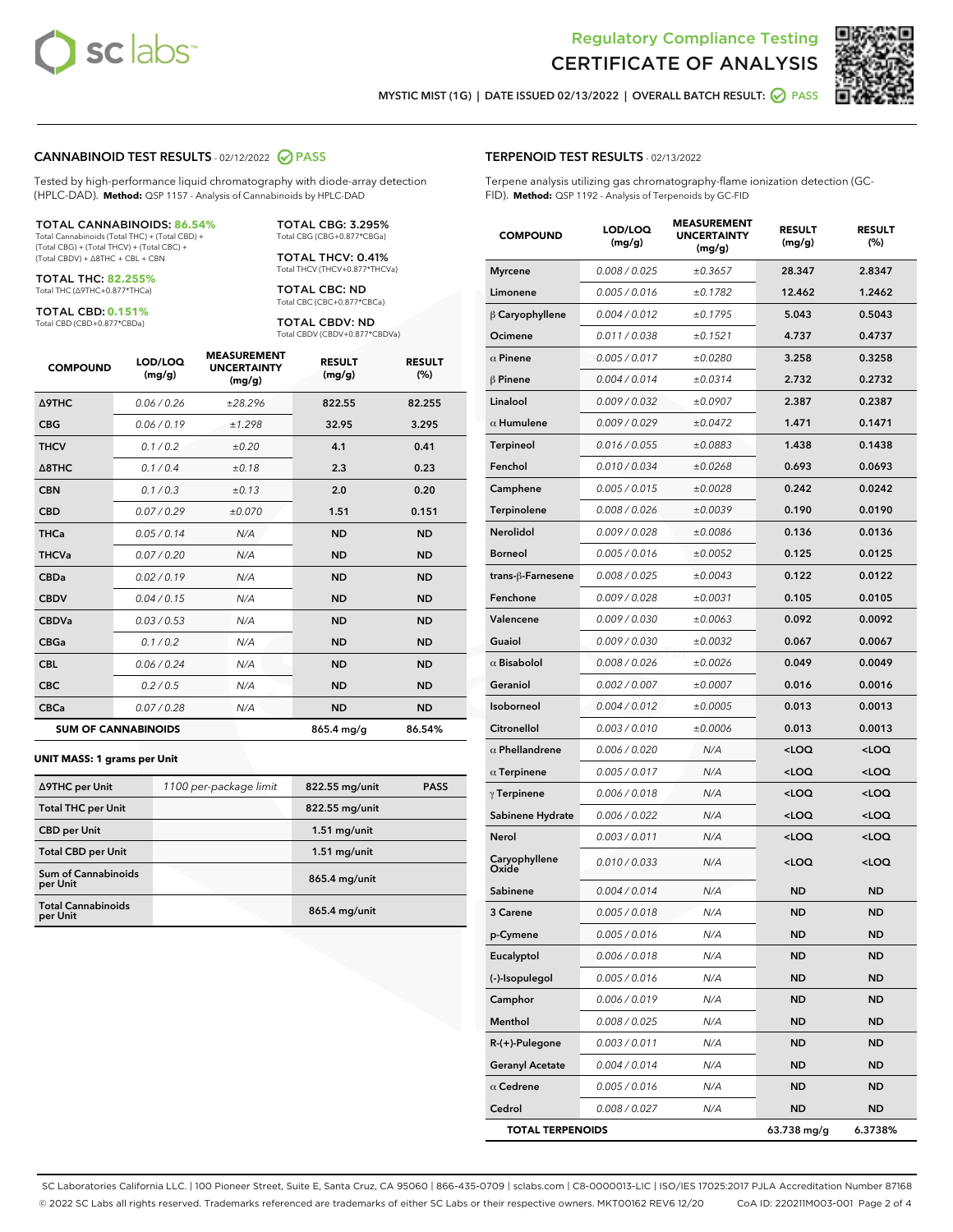



MYSTIC MIST (1G) | DATE ISSUED 02/13/2022 | OVERALL BATCH RESULT:  $\bigcirc$  PASS

## CATEGORY 1 PESTICIDE TEST RESULTS - 02/13/2022 2 PASS

Pesticide and plant growth regulator analysis utilizing high-performance liquid chromatography-mass spectrometry (HPLC-MS) or gas chromatography-mass spectrometry (GC-MS). \*GC-MS utilized where indicated. **Method:** QSP 1212 - Analysis of Pesticides and Mycotoxins by LC-MS or QSP 1213 - Analysis of Pesticides by GC-MS

| <b>COMPOUND</b>             | LOD/LOQ<br>$(\mu g/g)$ | <b>ACTION</b><br><b>LIMIT</b><br>$(\mu g/g)$ | <b>MEASUREMENT</b><br><b>UNCERTAINTY</b><br>$(\mu g/g)$ | <b>RESULT</b><br>$(\mu g/g)$ | <b>RESULT</b> |
|-----------------------------|------------------------|----------------------------------------------|---------------------------------------------------------|------------------------------|---------------|
| Aldicarb                    | 0.03 / 0.08            | $\ge$ LOD                                    | N/A                                                     | <b>ND</b>                    | <b>PASS</b>   |
| Carbofuran                  | 0.02 / 0.05            | $\ge$ LOD                                    | N/A                                                     | <b>ND</b>                    | <b>PASS</b>   |
| Chlordane*                  | 0.03/0.08              | $\ge$ LOD                                    | N/A                                                     | <b>ND</b>                    | <b>PASS</b>   |
| Chlorfenapyr*               | 0.03/0.10              | $\ge$ LOD                                    | N/A                                                     | <b>ND</b>                    | <b>PASS</b>   |
| Chlorpyrifos                | 0.02 / 0.06            | $\ge$ LOD                                    | N/A                                                     | <b>ND</b>                    | <b>PASS</b>   |
| Coumaphos                   | 0.02 / 0.07            | $\ge$ LOD                                    | N/A                                                     | <b>ND</b>                    | <b>PASS</b>   |
| Daminozide                  | 0.02 / 0.07            | $\ge$ LOD                                    | N/A                                                     | <b>ND</b>                    | <b>PASS</b>   |
| <b>DDVP</b><br>(Dichlorvos) | 0.03/0.09              | $\ge$ LOD                                    | N/A                                                     | <b>ND</b>                    | <b>PASS</b>   |
| Dimethoate                  | 0.03 / 0.08            | $\ge$ LOD                                    | N/A                                                     | <b>ND</b>                    | <b>PASS</b>   |
| Ethoprop(hos)               | 0.03/0.10              | $\ge$ LOD                                    | N/A                                                     | <b>ND</b>                    | <b>PASS</b>   |
| Etofenprox                  | 0.02/0.06              | $>$ LOD                                      | N/A                                                     | <b>ND</b>                    | <b>PASS</b>   |
| Fenoxycarb                  | 0.03 / 0.08            | $>$ LOD                                      | N/A                                                     | <b>ND</b>                    | <b>PASS</b>   |
| Fipronil                    | 0.03 / 0.08            | $>$ LOD                                      | N/A                                                     | <b>ND</b>                    | <b>PASS</b>   |
| Imazalil                    | 0.02 / 0.06            | $>$ LOD                                      | N/A                                                     | <b>ND</b>                    | <b>PASS</b>   |
| <b>Methiocarb</b>           | 0.02 / 0.07            | $\ge$ LOD                                    | N/A                                                     | <b>ND</b>                    | <b>PASS</b>   |
| Methyl<br>parathion         | 0.03/0.10              | $\ge$ LOD                                    | N/A                                                     | <b>ND</b>                    | <b>PASS</b>   |
| <b>Mevinphos</b>            | 0.03/0.09              | $\ge$ LOD                                    | N/A                                                     | <b>ND</b>                    | <b>PASS</b>   |
| Paclobutrazol               | 0.02 / 0.05            | $\ge$ LOD                                    | N/A                                                     | <b>ND</b>                    | <b>PASS</b>   |
| Propoxur                    | 0.03/0.09              | $\ge$ LOD                                    | N/A                                                     | <b>ND</b>                    | <b>PASS</b>   |
| Spiroxamine                 | 0.03 / 0.08            | $\ge$ LOD                                    | N/A                                                     | <b>ND</b>                    | <b>PASS</b>   |
| Thiacloprid                 | 0.03/0.10              | $\ge$ LOD                                    | N/A                                                     | <b>ND</b>                    | <b>PASS</b>   |

#### CATEGORY 2 PESTICIDE TEST RESULTS - 02/13/2022 2 PASS

| <b>COMPOUND</b>          | LOD/LOQ<br>$(\mu g/g)$ | <b>ACTION</b><br><b>LIMIT</b><br>$(\mu g/g)$ | <b>MEASUREMENT</b><br><b>UNCERTAINTY</b><br>$(\mu g/g)$ | <b>RESULT</b><br>$(\mu g/g)$ | <b>RESULT</b> |
|--------------------------|------------------------|----------------------------------------------|---------------------------------------------------------|------------------------------|---------------|
| Abamectin                | 0.03/0.10              | 0.1                                          | N/A                                                     | <b>ND</b>                    | <b>PASS</b>   |
| Acephate                 | 0.02/0.07              | 0.1                                          | N/A                                                     | <b>ND</b>                    | <b>PASS</b>   |
| Acequinocyl              | 0.02/0.07              | 0.1                                          | N/A                                                     | <b>ND</b>                    | <b>PASS</b>   |
| Acetamiprid              | 0.02/0.05              | 0.1                                          | N/A                                                     | <b>ND</b>                    | <b>PASS</b>   |
| Azoxystrobin             | 0.02/0.07              | 0.1                                          | N/A                                                     | <b>ND</b>                    | <b>PASS</b>   |
| <b>Bifenazate</b>        | 0.01/0.04              | 0.1                                          | N/A                                                     | <b>ND</b>                    | <b>PASS</b>   |
| <b>Bifenthrin</b>        | 0.02/0.05              | 3                                            | N/A                                                     | <b>ND</b>                    | <b>PASS</b>   |
| <b>Boscalid</b>          | 0.03/0.09              | 0.1                                          | N/A                                                     | <b>ND</b>                    | <b>PASS</b>   |
| Captan                   | 0.19/0.57              | 0.7                                          | N/A                                                     | <b>ND</b>                    | <b>PASS</b>   |
| Carbaryl                 | 0.02/0.06              | 0.5                                          | N/A                                                     | <b>ND</b>                    | <b>PASS</b>   |
| Chlorantranilip-<br>role | 0.04/0.12              | 10                                           | N/A                                                     | <b>ND</b>                    | <b>PASS</b>   |
| Clofentezine             | 0.03/0.09              | 0.1                                          | N/A                                                     | <b>ND</b>                    | <b>PASS</b>   |

| <b>CATEGORY 2 PESTICIDE TEST RESULTS</b> - 02/13/2022 continued |
|-----------------------------------------------------------------|
|-----------------------------------------------------------------|

| <b>COMPOUND</b>               | LOD/LOQ<br>(µg/g) | <b>ACTION</b><br>LIMIT<br>(µg/g) | <b>MEASUREMENT</b><br><b>UNCERTAINTY</b><br>$(\mu g/g)$ | <b>RESULT</b><br>(µg/g) | <b>RESULT</b> |
|-------------------------------|-------------------|----------------------------------|---------------------------------------------------------|-------------------------|---------------|
| Cyfluthrin                    | 0.12 / 0.38       | $\overline{c}$                   | N/A                                                     | <b>ND</b>               | <b>PASS</b>   |
| Cypermethrin                  | 0.11 / 0.32       | $\mathcal{I}$                    | N/A                                                     | <b>ND</b>               | <b>PASS</b>   |
| Diazinon                      | 0.02 / 0.05       | 0.1                              | N/A                                                     | <b>ND</b>               | <b>PASS</b>   |
| Dimethomorph                  | 0.03 / 0.09       | $\overline{2}$                   | N/A                                                     | <b>ND</b>               | <b>PASS</b>   |
| Etoxazole                     | 0.02 / 0.06       | 0.1                              | N/A                                                     | <b>ND</b>               | <b>PASS</b>   |
| Fenhexamid                    | 0.03 / 0.09       | 0.1                              | N/A                                                     | <b>ND</b>               | <b>PASS</b>   |
| Fenpyroximate                 | 0.02 / 0.06       | 0.1                              | N/A                                                     | <b>ND</b>               | <b>PASS</b>   |
| Flonicamid                    | 0.03 / 0.10       | 0.1                              | N/A                                                     | <b>ND</b>               | <b>PASS</b>   |
| Fludioxonil                   | 0.03 / 0.10       | 0.1                              | N/A                                                     | <b>ND</b>               | <b>PASS</b>   |
| Hexythiazox                   | 0.02 / 0.07       | 0.1                              | N/A                                                     | <b>ND</b>               | <b>PASS</b>   |
| Imidacloprid                  | 0.04 / 0.11       | 5                                | N/A                                                     | <b>ND</b>               | <b>PASS</b>   |
| Kresoxim-methyl               | 0.02 / 0.07       | 0.1                              | N/A                                                     | <b>ND</b>               | <b>PASS</b>   |
| <b>Malathion</b>              | 0.03 / 0.09       | 0.5                              | N/A                                                     | <b>ND</b>               | <b>PASS</b>   |
| Metalaxyl                     | 0.02 / 0.07       | $\overline{2}$                   | N/A                                                     | <b>ND</b>               | <b>PASS</b>   |
| Methomyl                      | 0.03 / 0.10       | 1                                | N/A                                                     | <b>ND</b>               | <b>PASS</b>   |
| Myclobutanil                  | 0.03/0.09         | 0.1                              | N/A                                                     | <b>ND</b>               | <b>PASS</b>   |
| <b>Naled</b>                  | 0.02 / 0.07       | 0.1                              | N/A                                                     | <b>ND</b>               | <b>PASS</b>   |
| Oxamyl                        | 0.04 / 0.11       | 0.5                              | N/A                                                     | <b>ND</b>               | <b>PASS</b>   |
| Pentachloronitro-<br>benzene* | 0.03/0.09         | 0.1                              | N/A                                                     | ND                      | <b>PASS</b>   |
| Permethrin                    | 0.04 / 0.12       | 0.5                              | N/A                                                     | <b>ND</b>               | <b>PASS</b>   |
| Phosmet                       | 0.03 / 0.10       | 0.1                              | N/A                                                     | <b>ND</b>               | <b>PASS</b>   |
| Piperonylbu-<br>toxide        | 0.02 / 0.07       | 3                                | N/A                                                     | <b>ND</b>               | <b>PASS</b>   |
| Prallethrin                   | 0.03 / 0.08       | 0.1                              | N/A                                                     | <b>ND</b>               | <b>PASS</b>   |
| Propiconazole                 | 0.02 / 0.07       | 0.1                              | N/A                                                     | <b>ND</b>               | <b>PASS</b>   |
| Pyrethrins                    | 0.04 / 0.12       | 0.5                              | N/A                                                     | <b>ND</b>               | <b>PASS</b>   |
| Pyridaben                     | 0.02 / 0.07       | 0.1                              | N/A                                                     | <b>ND</b>               | <b>PASS</b>   |
| Spinetoram                    | 0.02 / 0.07       | 0.1                              | N/A                                                     | <b>ND</b>               | <b>PASS</b>   |
| Spinosad                      | 0.02 / 0.07       | 0.1                              | N/A                                                     | <b>ND</b>               | <b>PASS</b>   |
| Spiromesifen                  | 0.02 / 0.05       | 0.1                              | N/A                                                     | <b>ND</b>               | <b>PASS</b>   |
| Spirotetramat                 | 0.02 / 0.06       | 0.1                              | N/A                                                     | <b>ND</b>               | <b>PASS</b>   |
| Tebuconazole                  | 0.02 / 0.07       | 0.1                              | N/A                                                     | <b>ND</b>               | <b>PASS</b>   |
| Thiamethoxam                  | 0.03 / 0.10       | 5                                | N/A                                                     | <b>ND</b>               | <b>PASS</b>   |
| Trifloxystrobin               | 0.03 / 0.08       | 0.1                              | N/A                                                     | <b>ND</b>               | <b>PASS</b>   |

SC Laboratories California LLC. | 100 Pioneer Street, Suite E, Santa Cruz, CA 95060 | 866-435-0709 | sclabs.com | C8-0000013-LIC | ISO/IES 17025:2017 PJLA Accreditation Number 87168 © 2022 SC Labs all rights reserved. Trademarks referenced are trademarks of either SC Labs or their respective owners. MKT00162 REV6 12/20 CoA ID: 220211M003-001 Page 3 of 4